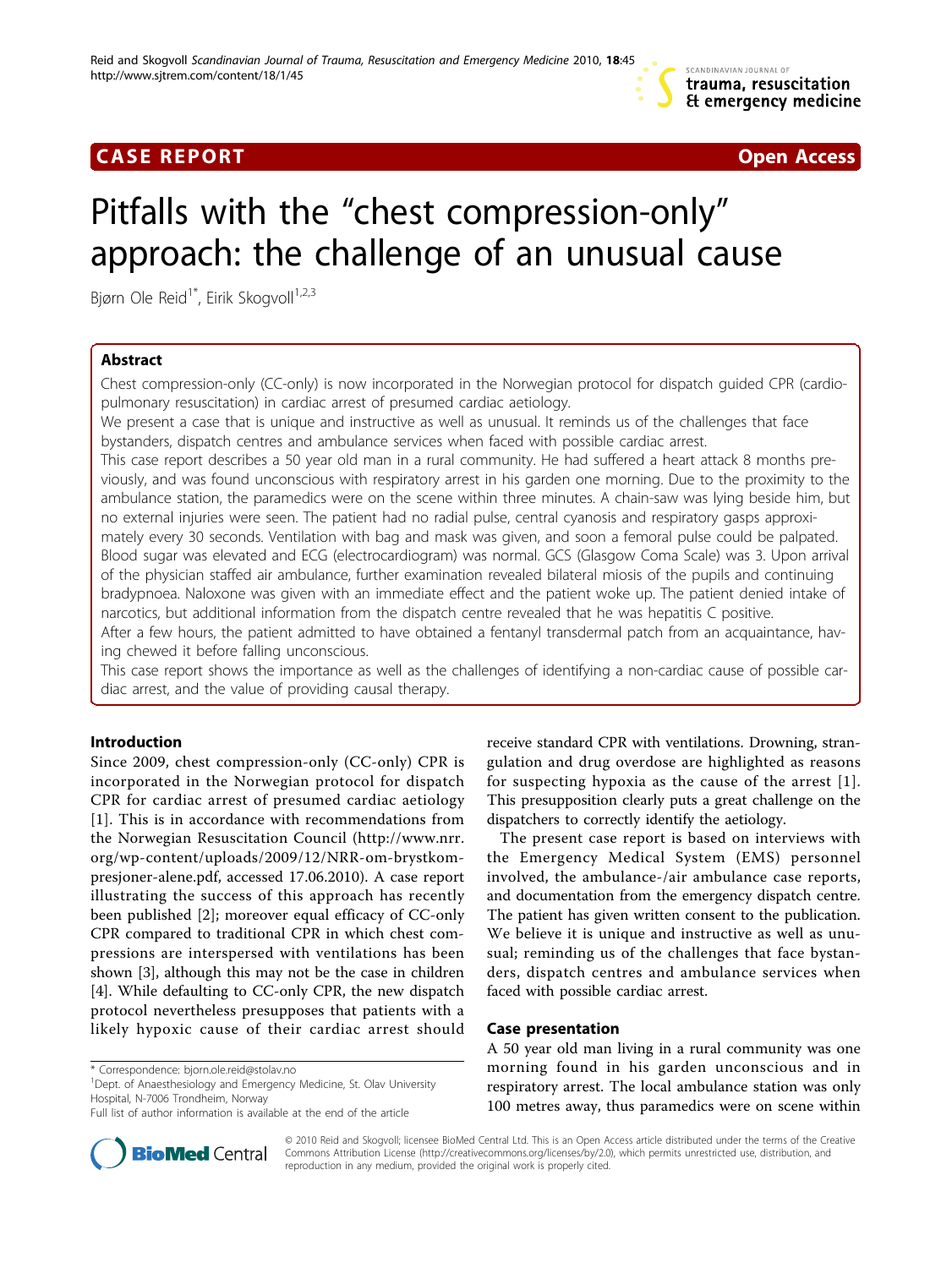three minutes. The patient was found unconscious, with Glasgow Coma Scale (GCS) 3, central cyanosis, no palpable radial pulse, and respiratory gasps approximately every 30 seconds. He was lying next to an electric chain saw, but no external injuries were seen. When applied, the AED (automated external defibrillator) showed a sinus rhythm with a frequency of 65/minute. The emergency dispatch centre was alerted, and a provisional diagnosis of cardiac arrest with pulseless electrical activity (PEA) was made. The general practitioner (GP) on call and the physician staffed air ambulance were alerted.

The dispatch central obtained and conveyed further medical information to personnel on scene: the patient suffered from insulin dependent diabetes mellitus, and had recently (8 months previously) suffered a heart attack which led to a percutaneous coronary intervention (PCI) procedure. Chest compressions were not initiated by the paramedics, however; they provided ventilation with bag and mask and oxygen. After approximately two minutes, a femoral pulse could be palpated. Blood glucose was 22 mmol/L. An ECG was recorded and transmitted via cell phone for evaluation by a cardiologist, who concluded that there was no evidence of acute cardiac pathology.

Upon arrival of the air ambulance 23 minutes after the alarm, GCS was 3, non invasive blood pressure was 140/ 70 mmHg, pulse 70/minute (sinus), oxygen saturation 91%, and respiratory frequency 5/minute. A Guedel tube secured the airway. Both pupils were "pin size" with no deviation. Having received additional information, the dispatch central now informed personnel on scene that the patient was positive for hepatitis C. Suspecting opioid overdose, Narcanti® (naloxone hydrochloride) 0.4 mg was administered i.v. (with an additional i.m. dose), upon which the patient within a minute was awake and sat up. He was at this stage confused and could not remember what had happened. He denied chest pain, headache, nausea or breathlessness; as well as intake of any substances. Now the medical history became more complete, and details of substantial drug abuse some twenty years earlier emerged. Three hours later he admitted to having obtained a Durogesic® (fentanyl) transdermal patch (75 ug/hour) from an acquaintance the previous day. He had applied it to his skin during the night, but it had fallen off. In the morning he had gone outside to do some work in the garden, had chewed it, suddenly felt very dizzy and became unconscious. The paramedics could then recall removing what they thought was chewing gum from his mouth before administering bag-mask ventilations. The patient made an unremarkable recovery.

#### **Discussion**

This case is unusual in several ways. The alerting of the paramedics was quite unorthodox in that they were contacted directly by bystanders and not via the dispatch centre, which is the standard. Therefore, in this instance, the paramedics themselves were the first to initiate contact with the dispatch centre and define the need for further assistance.

The mode of overdose is also unusual, and we find it important to raise the awareness of the possible abuse of the transdermal patch. Literature reports show that there have been several fatalities in both adults and children following ingestion, smoking or administration via intravenous route [[5,6\]](#page-2-0). The clinical pharmacokinetics of transdermal opioids are also described [[7\]](#page-2-0).

This case of an opioid overdose causing unconsciousness, extreme bradypnoea with hypoxia and hypotension without pulse, is in effect a case of PEA. The context could very easily lead one to wrongly infer a cardiac cause, and not an overdose. The rural setting, age of the patient and recent medical history all pointed in that direction. The electric chain saw lying by the patient could have caused further confusion as to the cause of unconsciousness; trauma and electrocution had to be ruled out. Hypoglycemia might also have been the cause of unconsciousness.

Although the dispatch centre was informed that this was a cardiac arrest, no chest compressions were given, only ventilations. The paramedics explained that the reason for this was because the patient still had respiratory gasps. We believe that differentiating between agonal respirations and severe bradypnoea is difficult, and that such a setting where no pulse could be felt should often lead to the initiation of chest compressions.

However, effective ventilations in this case reversed the hypoxia and increased cardiac output to a satisfactory level. Unconsciousness was reversed with an antidote. The question must be raised as to whether the satisfactory outcome would have been obtained if the patient had not received such prompt effective ventilations. Under usual circumstances with a longer prehospital response time, it is very likely that it would have been interpreted as an arrest of a primary cardiac cause. The protocol for dispatch guided CPR would advise compressions-only for bystanders. In an already seriously hypoxic patient, compressions-only would probably have been of little benefit to the patient.

The beauty of traditional CPR is that the combination of compressions and ventilations will cover most potentially reversible causes of cardiac arrest. Whether the simplification that follows from defaulting to CC-only really is beneficial, remains to be seen.